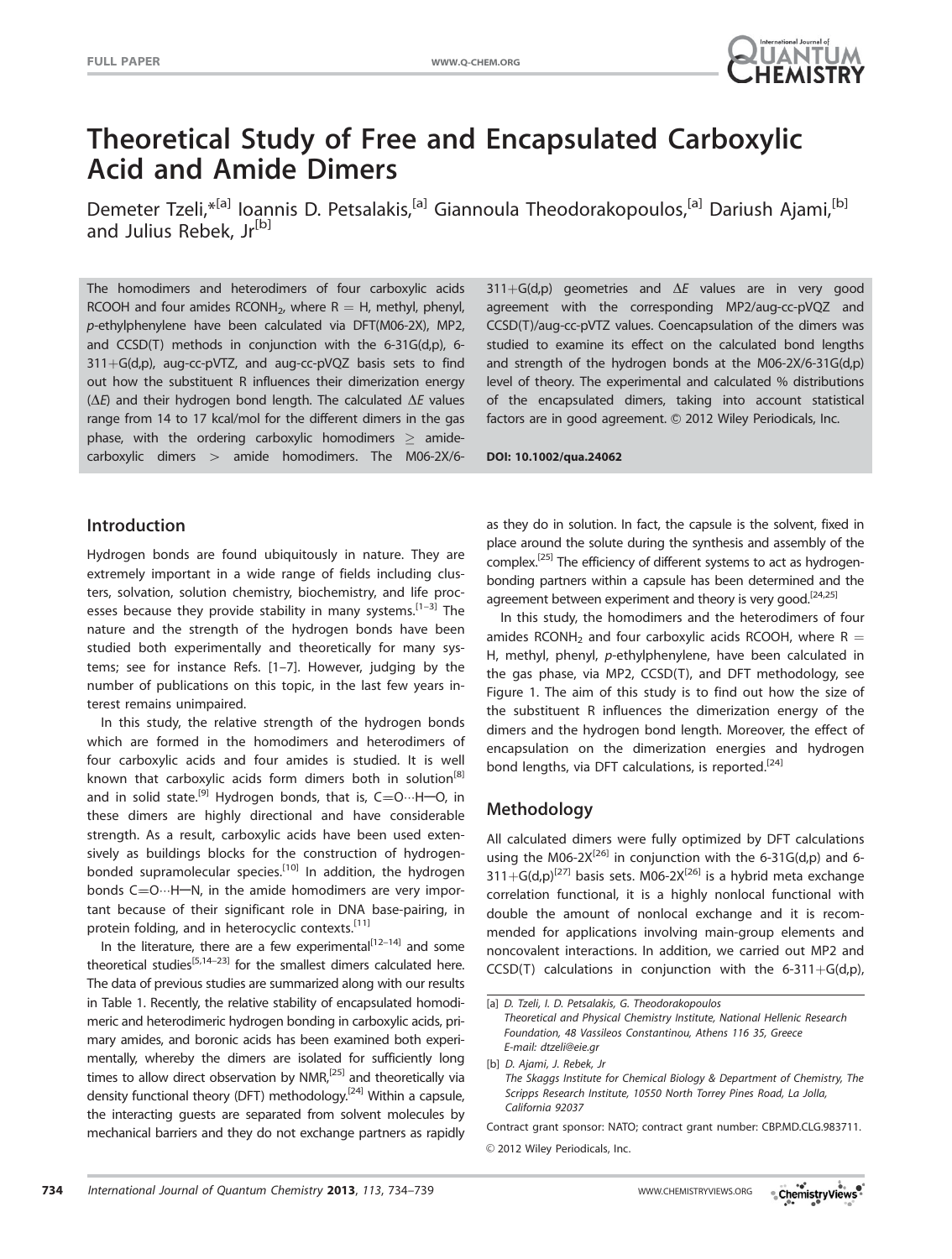

Table 1. Dimerization energies in kcal/mol and hydrogen bond distances in Å of the CoC, AoC, and AoA dimers in the gas phase and in 1.2<sub>4</sub>.1 capsule, at various levels of theory.

| Methods                                 | $\Delta E_{u}^{a}$ | $\Delta E^{\rm b}$          | $R_{OH}\cdots$ <sub>O</sub> | $\Delta E_{\rm u}^{\rm a}$ | $\Delta E^{\rm b}$ | $R_{OH}\cdots$ o  | $R_{\text{NH}}\cdots{}_{\text{O}}$ | $\Delta E_{u}^{a}$        | $\Delta E^{\rm b}$ | $R_{NH} \cdots$ o |
|-----------------------------------------|--------------------|-----------------------------|-----------------------------|----------------------------|--------------------|-------------------|------------------------------------|---------------------------|--------------------|-------------------|
| $R = H$                                 |                    | $C_H$ $C_H$                 |                             |                            | $A_H \bullet C_H$  |                   |                                    | $A_H \bullet A_H$         |                    |                   |
| M06-2X/6-31G(d,p)                       | 20.0               | 16.7                        | 1.604                       | 19.5                       | 16.3               | 1.600             | 1.858                              | 17.8                      | 14.5               | 1.854             |
| $M06-2X/6-311+G(d,p)$                   | 16.7               | 15.9                        | 1.708                       | 16.5                       | 15.8               | 1.657             | 1.914                              | 14.7                      | 14.2               | 1.883             |
| $MP2/6-311+G(d,p)$                      | 14.5               | 11.7                        | 1.723                       | 14.4                       | 12.0               | 1.689             | 1.939                              | 13.1                      | 11.1               | 1.896             |
| MP2/aug-cc-pVTZ                         | 16.8               | 15.2                        | 1.660                       | 16.6                       | 15.2               | 1.634             | 1.859                              | 15.4                      | 14.1               | 1.833             |
| MP2/aug-cc-pVTZ <sup>c</sup>            |                    | 15.3                        | 1.693                       |                            | 15.3               | 1.667             | 1.890                              |                           | 14.1               | 1.863             |
| MP2/aug-cc-pVQZ <sup>d</sup>            | 16.5               | 15.7                        |                             | 16.3                       | 15.6               |                   |                                    | 15.0                      | 14.4               |                   |
| RCCSD(T)/aug-cc-pVTZ <sup>d</sup>       | 16.8               | 15.3                        |                             | 16.7                       | 15.3               |                   |                                    | 15.5                      | 14.3               |                   |
| $MP2/6-311++G(d,p)^{e,f,g,h,i}$         |                    | $13.2^e$                    | $1.726^{e,i}$               |                            |                    | 1.69 <sup>f</sup> | 1.93 <sup>f</sup>                  |                           | $11.2^e$           | $1.901^e$         |
| MP2/aug-cc-pVDZ <sup>e</sup>            |                    | 14.0                        | 1.680                       |                            |                    |                   |                                    |                           | 13.4               | 1.840             |
| MP2/cc-pVTZ <sup>j</sup>                |                    |                             |                             |                            |                    |                   |                                    | 15.6                      | 13.1               | 1.831             |
| MP2/aug-cc-pVTZ (sp) <sup>k</sup>       |                    |                             |                             |                            |                    |                   |                                    |                           | $15.3^k$           |                   |
| MP2/aug-cc-pV5Z (sp) <sup>k</sup>       |                    |                             |                             |                            |                    |                   |                                    |                           | $15.9^{k}$         |                   |
| $CCSD(T)/6-311++G(d,p)^9$               |                    |                             |                             |                            |                    | 1.73              | 1.98                               |                           |                    |                   |
| $CCSD(T)/cc-pVTZ$ (sp) <sup>1</sup>     |                    |                             |                             | 16.8                       | 14.5               |                   |                                    |                           |                    |                   |
| $CCSD(T)/aug-cc-pVQZ$ (sp) <sup>k</sup> |                    |                             |                             |                            |                    |                   |                                    |                           | 16.0 <sup>k</sup>  |                   |
| Expt                                    |                    |                             | $1.667^{\rm m}$             |                            |                    | $1.78^{f}$        | 1.80 <sup>f</sup>                  |                           |                    |                   |
| $R =$ methyl $n$                        |                    | $C_{Me}$ $\bullet$ $C_{Me}$ |                             | $A_{Me}$ $C_{Me}$          |                    |                   | $A_{Me}$ $A_{Me}$                  |                           |                    |                   |
| M06-2X/6-31G(d,p)                       | 20.5               | 17.1                        | 1.586                       | 19.7                       | 16.4               | 1.593             | 1.843                              | 17.7                      | 14.6               | 1.846             |
| $M06-2X/6-311+G(d,p)$                   | 17.3               | 16.5                        | 1.685                       | 16.7                       | 16.0               | 1.648             | 1.887                              | 14.9                      | 14.3               | 1.866             |
| $M06-2X/6-311+G(d,p)^{c}$               |                    | 16.5                        | 1.701                       |                            | 16.0               | 1.662             | 1.902                              |                           | 14.3               | 1.879             |
| $MP2/6-311+G(d,p)$                      | 15.4               | 12.3                        | 1.704                       | 15.0                       | 11.8               | 1.681             | 1.907                              | 13.6                      | 11.2               | 1.880             |
| MP2/aug-cc-pVDZ <sup>e</sup>            |                    | 14.4                        | 1.672                       |                            |                    |                   |                                    |                           |                    |                   |
| $R =$ phenyl                            | $C_p \bullet C_p$  |                             | $A_p \bullet C_p$           |                            |                    | $A_p \bullet A_p$ |                                    |                           |                    |                   |
| M06-2X/6-31G(d,p)                       | 21.0               | 17.8                        | 1.558                       | 19.4                       | 16.3               | 1.578             | 1.844                              | 16.8                      | 13.9               | 1.855             |
| $M06-2X/6-311+G(d,p)$                   | 18.0               | 17.1                        | 1.658                       | 16.8                       | 16.0               | 1.633             | 1.882                              | 14.4                      | 13.8               | 1.868             |
| $MP2/6-311+G(d,p)$                      | 17.0               | 12.9                        | 1.671                       | 15.9                       | 12.5               | 1.661             | 1.888                              | 14.1                      | 11.2               | 1.872             |
| $R = p$ -ethylphenylene <sup>n</sup>    |                    | $C_{Ep}$ $C_{Ep}$           |                             | $A_{E_D} \bullet C_{E_D}$  |                    |                   |                                    | $A_{E_D} \bullet A_{E_D}$ |                    |                   |
| M06-2X/6-31G(d,p)                       | 21.0               | 17.8                        | 1.557                       | 19.4                       | 16.3               | 1.582             | 1.841                              | 16.8                      | 13.9               | 1.858             |
| $M06-2X/6-311+G(d,p)$                   | 18.0               | 17.2                        | 1.657                       | 16.7                       | 16.0               | 1.632             | 1.881                              | 14.2                      | 13.7               | 1.867             |
|                                         |                    |                             |                             |                            |                    |                   |                                    |                           |                    |                   |
| $M06-2X/6-311+G(d,p)^{c}$               |                    | 17.2                        | 1.674                       |                            | 16.0               | 1.647             | 1.895                              |                           | 13.7               | 1.882             |
| $R = p$ -ethylphenylene <sup>n,o</sup>  |                    | $C_{Ep}$ $C_{Ep}$           |                             | $A_{E_D}$ $C_{E_D}$        |                    |                   | $A_{E} \bullet A_{E}$              |                           |                    |                   |
| M06-2X/6-31G(d,p)                       | 18.7               | 15.5                        | 1.602/1.641                 | 16.8                       | 13.7               | 1.561             | 1.856                              | 14.5                      | 11.6               | 1.902/1.904       |

[a] Dimerization energies uncorrected for BSSE. [b] BSSE corrected dimerization energies. [c] BSSE optimized geometry. [d] At the optimized MP2/augcc-pVTZ geometry. [e] Ref. [5]. [f ] Ref. [14]. [g] Ref. [15]. [h] Ref. [16]. [i] Ref. [20]. [j] Ref. [19]. [k] Ref. [18], single point calculations of the monomers and the dimers at the geometry of the MP2/6-31G\*\* level of theory. [l] Ref. [17], single point calculation, CCSD(T)/cc-pVTZ//MP2/aug-cc-pVTZ. [m] Ref. [12]. [n] Ref. [24]. [o] Coencapsulated dimers in the  $1.2<sub>4</sub>$ .1 cage.

aug-cc-pVTZ<sup>[28]</sup> and aug-cc-pVQZ<sup>[28]</sup> basis sets for the three smallest dimers, that is, (formamide)<sub>2</sub>, (formic acid)<sub>2</sub>, and formamide-formic acid, in order to test our M06-2X data.

For the encapsulation complexes, which have more than 300 atoms, geometry optimization calculations were carried out at the M06-2X/6-31G(d,p) level of theory.

For all structures determined, basis set superposition error (BSSE) corrections to the dimerization energy have been taken into account using the counterpoise procedure.<sup>[29]</sup> A detailed example of the procedure for a BSSE calculation can be found in Ref. [30]. BSSE corrections are important for hydrogen bond interactions.<sup>[31]</sup> In some cases, we carried out geometric optimization with respect to the BSSE corrected energy. All calculations were performed using the Gaussian 09 program package.<sup>[32]</sup>

# Results and Discussion

The calculated minimum energy structures of the homodimers (C $\bullet$ C and  $A \bullet A$ ) and the heterodimers ( $A \bullet C$ ) of four carboxylic acids RCOOH and four amides RCONH<sub>2</sub>, where  $R = H$ , methyl, phenyl, p-ethylphenylene, are depicted in Figure 1. Their dimerization energies and the hydrogen bond lengths are given in Table 1. The geometries of the calculated dimers are given in the Supporting Information.

### $R = H$ : (HCOOH)<sub>2</sub>, (HCONH<sub>2</sub>)<sub>2</sub>, and HCOOH-HCONH<sub>2</sub> dimers

We chose the M06-2X functional because in general it gives good results for hydrogen-bonded systems.[26,33,34] However,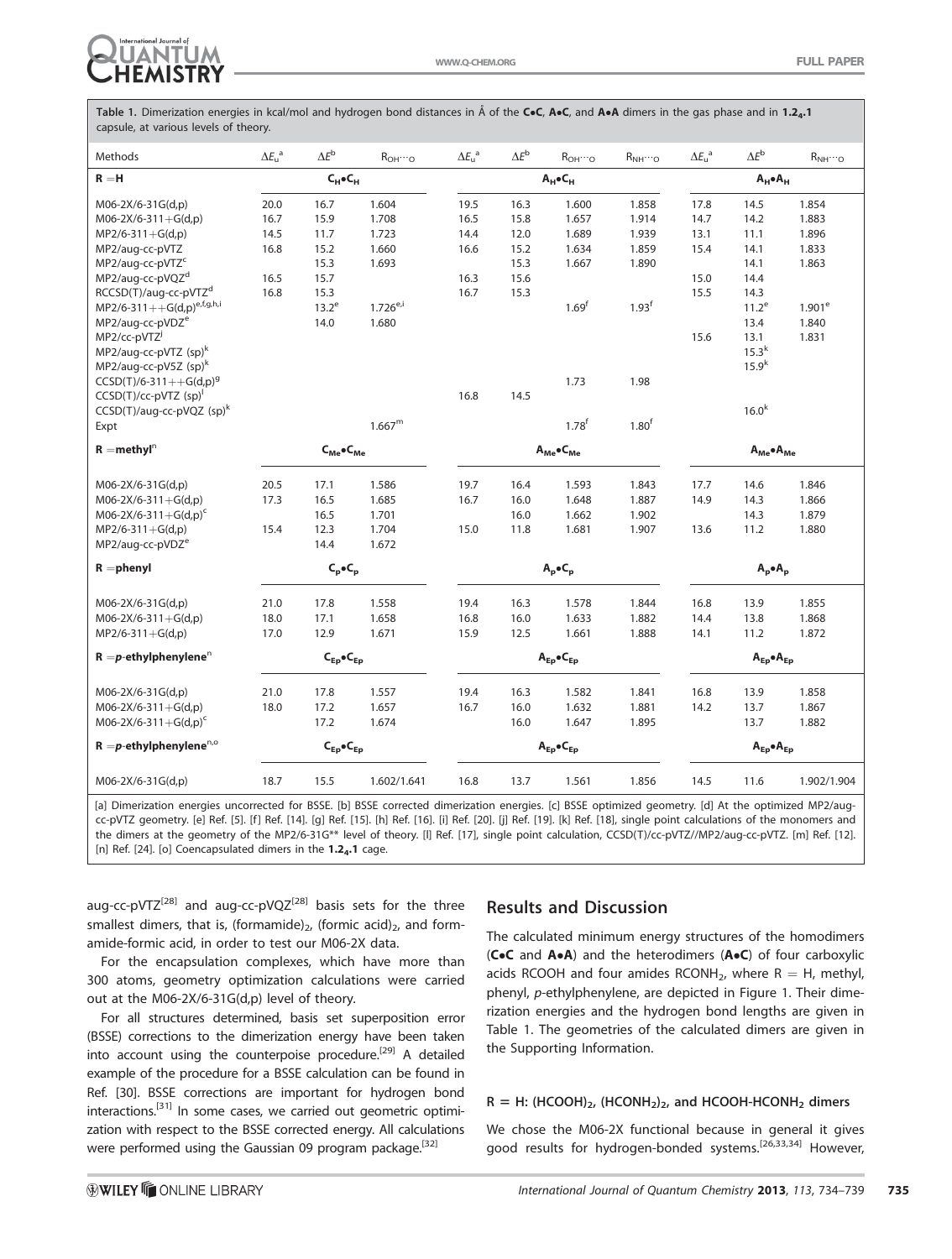

Figure 1. Optimized structures of homodimers and heterodimers of carboxylic acids and amides. (H atoms = white spheres, C = gray spheres, O = red spheres, and  $N =$  blue spheres).

we carried out additional MP2 and CCSD(T) calculations in conjunction with the 6-311+ $G(d,p)$ , aug-cc-pVTZ and aug-ccpVQZ basis sets to test our M06-2X calculated data, see Table 1. For these three dimers, there are some previous studies in the literature which are also given in Table 1. However, these previous studies do not treat all three dimers at the same high level of calculation. Thus, it was necessary to carry out high level calculations at the same level on all these dimers.

Our best calculations at the MP2/aug-cc-pVTZ, MP2/aug-ccpVQZ//MP2/aug-cc-pVTZ, and RCCSD(T)/aug-cc-pVTZ//MP2/augcc-pVTZ levels of theory, present nearly the same dimerization energies. Our best values, corrected for BSSE, are 15.7, 15.6, and 14.4 kcal/mol for the  $(HCOOH)_{2}$ , HCOOH-HCONH<sub>2</sub>, and (HCONH<sub>2</sub>)<sub>2</sub> dimers. The corresponding M06-2X/6-311+G(d,p) values are 15.9, 15.8, and 14.2 kcal/mol, in very good agreement with the time consuming MP2/aug-cc-pVQZ and RCCSD(T)/augcc-pVTZ methods. The combination of the M06-2X functional with a smaller basis, that is, 6-31G(d,p), predicts the corresponding values of 16.7, 16.3, and 14.5 kcal/mol, which are larger than our best methods by 1–0.1 kcal/mol. The largest discrepancies are observed for the  $(HCOOH)_2$  dimer and the smallest for the  $(HCONH<sub>2</sub>)<sub>2</sub>$  dimer. It might be noted that between the M06-2X/ 6-311+G(d,p) and M06-2X/6-31G(d,p) methods the differences in the corresponding BSSE uncorrected dimerization energies are about 3 kcal/mol, whereas the BSSE correction reduces the differences to a range of 0.3–0.8 kcal/mol. Thus, although the M06-  $2X/6-311+G(d,p)$  method is a very good choice for the calculation of the homodimers and the heterodimers of amides carboxylic acids, the M06-2X/6-31G(d,p) method is also a good choice, provided that BSSE is accounted for. Finally, it should be noted that the MP2/6-311+G(d,p) method predicts underestimated dimerization energies; they are smaller by up to 4 kcal/mol than our best MP2/aug-cc-pVQZ and RCCSD(T)/aug-cc-pVTZ methods. The best reported method in the literature is for the formamide dimer at the CCSD(T)/aug-cc-pVQZ//MP2/6-31G\*\* level of theory for both monomers and the dimer and predicts a value of 16.0 kcal/mol by Dedíková et al.<sup>[18]</sup> However, their single point calculation at the MP2/aug-cc-pVTZ//MP2/6-31G\*\* level of theory predicts a dimerization BSSE corrected energy at 15.3 kcal/mol,<sup>[18]</sup> whereas our corresponding value at geometry optimized calculation at the MP2/aug-cc-pVTZ level of theory corrected for BSSE or with BSSE geometry optimization is 14.1 kcal/mol. By analogy, the above 16.0 kcal/mol value<sup>[18]</sup> is considered to be an overestimation, which would be expected if the inclusion of the fragment relaxation energy terms in the estimation of the BSSE correction has not been applied. See for instance Ref. [30].

All methods used in this work result in similar geometries for the dimers with the exception of the hydrogen bond lengths, where differences up to 0.1 Å are observed, see Table 1 and Supporting Information, Table 1S. The larger differences are observed for the (HCOOH)<sub>2</sub> dimer and the smallest ones for the (HCONH<sub>2</sub>)<sub>2</sub> dimer. As shown, the hydrogen bond lengths obtained with the smaller basis set are not very good. On the contrary, the M06-  $2X/6-311+G(d,p)$  method predicts hydrogen bond lengths which are in agreement with those of the MP2/aug-cc-pVTZ when the geometry is optimized with respect to the BSSE. Thus, the M06-  $2X/6-311+G(d,p)$  method is a very good choice. Experimentally, the hydrogen bond lengths of the  $A_H\bullet C_H$  and  $C_H\bullet C_H$  dimers have been measured. For the first one, the experimental OH...O and O…HN hydrogen bond lengths are 1.78 and 1.80 Å,<sup>[14]</sup> whereas our corresponding MP2/aug-cc-pVTZ values are 1.634(1.667) Å and 1.859(1.890) Å; the number in parenthesis corresponds to the BSSE geometry optimization. The difference between experiment and theory is about 0.1 Å. However, in the case of the  $C_H$  $C_H$  dimer, the agreement between theory and experiment is very good. The experimental value is 1.667  $\AA$ , [12] whereas our MP2/aug-cc-pVTZ values of 1.660(1.693) Å.

#### $R =$  methyl

In the case of the methyl substituted amides and carboxylic acid homodimers and heterodimer, the dimerization energies are 16.5, 16.0, and 14.3 kcal/mol for the  $C_{Me}$  $C_{Me}$ ,  $A_{Me}$  $C_{Me}$ , and  $A_{Me}$  $A_{Me}$  dimers, respectively, at the M06-2X/6-311+G(d,p) level of theory corrected for BSSE or with BSSE geometry optimization, see Figure 1 and Table 1. These values are slightly larger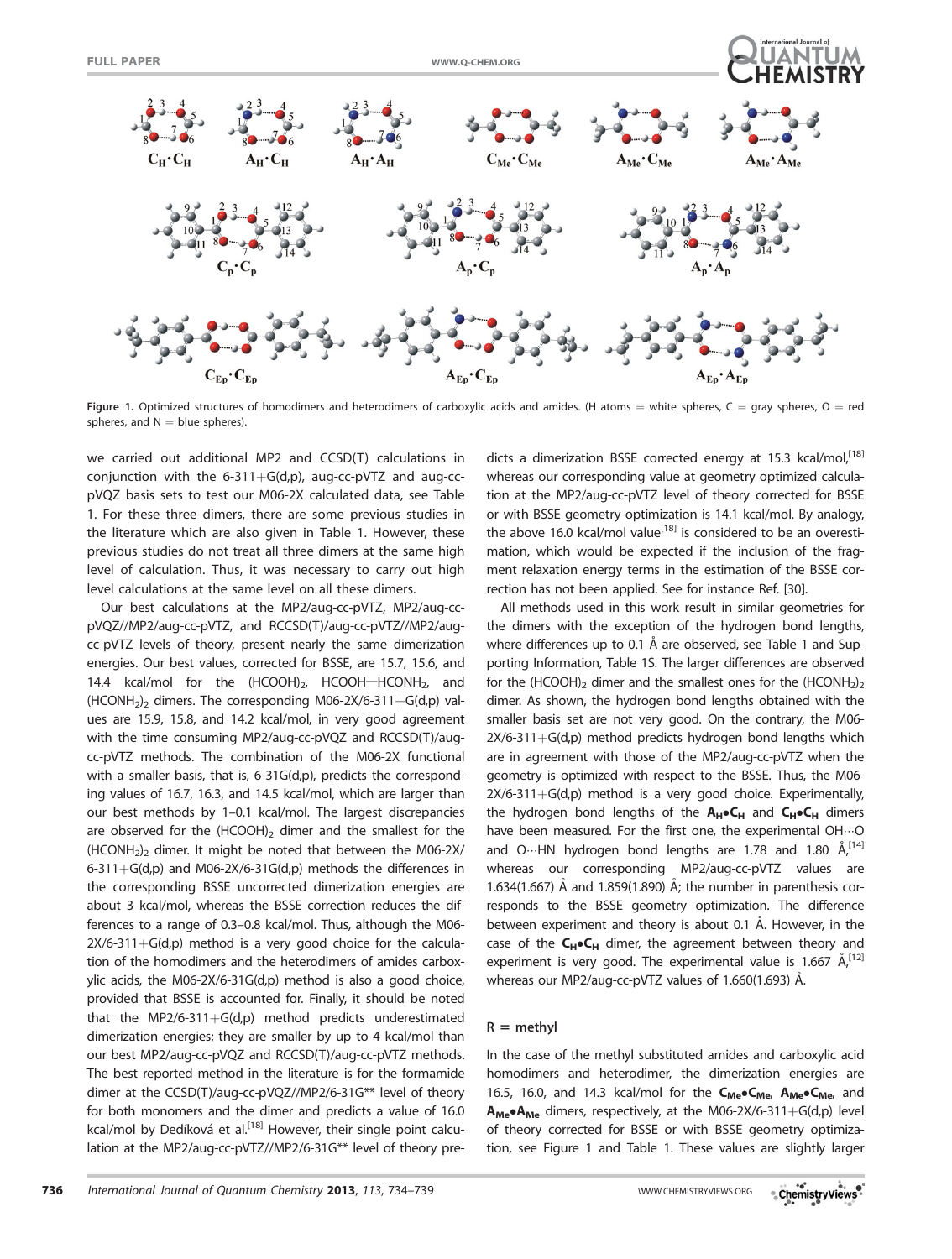

Figure 2. Dimerization energies and hydrogen bond lengths of the CoC, AoC, and AoA dimers with respect to the size of the R substituents at the M06- $2X/6-31G(d,p)$  [open symbol] and M06-2X/6-311+G(d,p) [solid symbol].

than those of the unsubstituted amides and carboxylic acid dimers, that is, with  $R = H$ . The hydrogen bond lengths of the dimers for the case of R  $=$  methyl are shorter by about 0.02 Å than for the dimers with  $R = H$  at the same level of theory.

For the dimers with  $R =$  methyl, as with  $R = H$ , the M06-2X/ 6-31G(d,p) method predicts similar BSSE corrected dimerization energies ( $\Delta E$ ) with the M06-2X/6-311+G(d,p) method. The differences between the corresponding  $\Delta E$  range from 0.3 to 0.6 kcal/mol. Again, the MP2/6-311+ $G(d,p)$  method predicts dimerization energies smaller by up to 5 kcal/mol.

## $R =$  phenyl and p-ethylphenylene

As expected, the phenyl and the  $p$ -ethylphenylene substituents of amides and carboxylic acid homodimers and heterodimers present nearly the same dimerization energies and geometries, see Table 1 and Supporting Information Table 1S. The dimerization energies are 17.1, 16.0, and 13.8 kcal/mol for the  $C_p \cdot C_p$ ,  $A_p \bullet C_p$ , and  $A_p \bullet A_p$  dimers (with phenyl substituents) at the M06-2X/6-311+G(d,p) level of theory, and 17.2, 16.0, and 13.7 kcal/mol for the corresponding p-ethylphenylene substituents.

We observe a slight increase in the dimerization energy of the carboxylic acid homodimer by 0.7 kcal/mol, a slight decrease in the dimerization energy of the amide homodimer by 0.6 kcal/mol, whereas for the heterodimers, the dimerization energy remains the same when the substituent is changed from methyl to phenyl or p-ethylphenylene. Finally, the hydrogen bond length is shorter by 0.03 Å in the carboxylic acid homodimers, shorter by about 0.01  $\AA$  for the heterodimers and the same for the amide dimers in the phenyl or  $p$ -ethylphenylene substituted systems compared to the methyl substituted systems. The trends in the hydrogen bond lengths and the dimerization energies with the size of the substituent are depicted in Figure 2.

The effect of encapsulation for the case of the  $p$ -ethylphenylene derivatives on the dimerization energies and hydrogen bond lengths is considered here, where the capsule used is the  $1.2<sub>4</sub>$ .1 which consists of two cavitands 1 and four glycoluril molecules 2, see Figure 3. The encapsulation has been investigated by geometry optimization at the M06-2X/6- 31G(d,p) level of theory. The encapsulated dimers are depicted in Figure 4 viewed from two different angles.



Figure 3. Structures of the cavitand 1 and glycoluril 2 components and the optimized structure of the 1.24.1 cage viewed from two different angles. (H atoms  $=$  white spheres, C  $=$  gray spheres, O  $=$  red spheres, and N  $=$  blue spheres).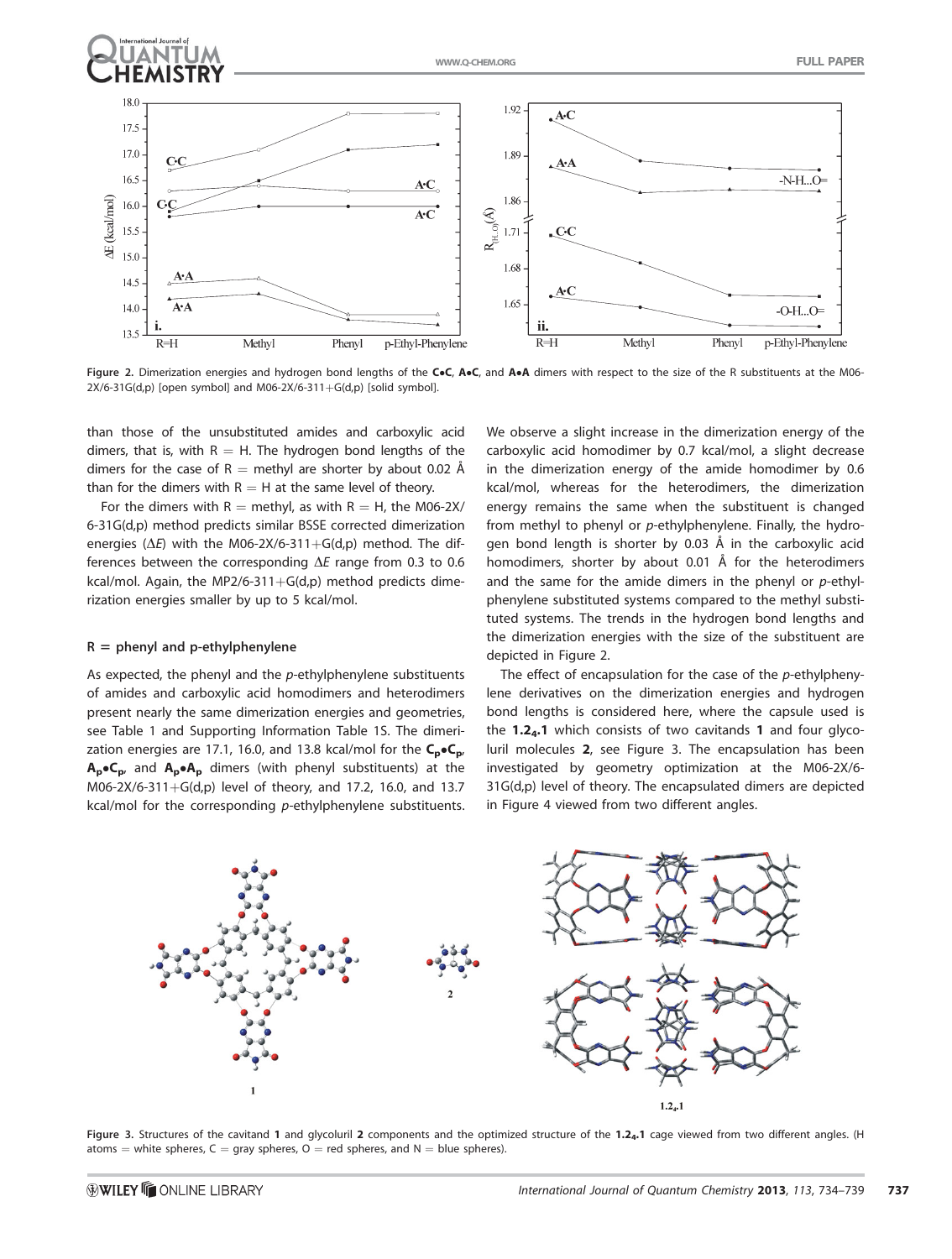



Figure 4. Optimized structures of encapsulated dimers,  $C_{Ep}C_{Ep}$ ,  $A_{Ep}C_{Ep}$  and  $A_{Ep}A_{Ep}$  viewed from two different angles. (H atoms = white spheres, C = gray spheres,  $O =$  red spheres, and  $N =$  blue spheres). The atoms of the capsule are designed with stick bonds for clarity.

As we mentioned above, the M06-2X/6-311+ $G(d,p)$  method is a very good choice for the present calculated system, however, if this method is not practical due to the size of the molecules, the alternative M06-2X/6-31G(d,p) method is a good choice for the calculation of the dimerization energies. For the encapsulated systems, which are more than 300 atoms, the M06-2X/6-31G(d,p) method is the only choice. The dimerization energies inside the capsule are decreased by about 2 kcal/mol with respect to the corresponding values of the free dimers in the gas phase. In the homodimers, the hydrogen bond lengths are increased by about 0.04 Å. The interaction energy,  $\Delta E_3$  values, between the cage and the dimers ranges from 38.7 kcal/mol for the carboxylic acid dimer ( $C_{Ep}$  $\bullet C_{Ep}$ ) to 41.7 kcal/mol for the amide dimer ( $A_{Ep} \bullet A_{Ep}$ ), see Table 2. The

| Table 2. Interaction energies in kcal/mol of the encapsulated<br>complexes $1.2_4.1 - C_{Ep} \cdot C_{Ep}$ , $1.2_4.1 - A_{Ep} \cdot C_{Ep}$ , and $1.2_4.1 - A_{Ep} \cdot A_{Ep}$ with<br>respect to the eight components of fully disassembled complexes $(\Delta E_1)$ ,<br>with respect to the free cage and the monomers $(\Delta E_2)$ , and with respect<br>to the free cage and the dimers ( $\Delta E_3$ ) and the dimerization energies of<br>the dimers inside the cage ( $\Delta E$ ) at the M06-2X/6-31G(d,p) level of theory. |                         |                         |                         |               |  |  |  |
|---------------------------------------------------------------------------------------------------------------------------------------------------------------------------------------------------------------------------------------------------------------------------------------------------------------------------------------------------------------------------------------------------------------------------------------------------------------------------------------------------------------------------------------------|-------------------------|-------------------------|-------------------------|---------------|--|--|--|
| Dimer                                                                                                                                                                                                                                                                                                                                                                                                                                                                                                                                       | $\Delta E_1^{\text{a}}$ | $\Delta E_2^{\text{a}}$ | $\Delta E_3^{\text{a}}$ | $\Lambda E^a$ |  |  |  |
|                                                                                                                                                                                                                                                                                                                                                                                                                                                                                                                                             | 208                     | 56.2                    | 38.7                    | 15.5          |  |  |  |
| $\begin{array}{c} C_{Ep} \bullet C_{Ep} \\ A_{Ep} \bullet C_{Ep} \end{array}$                                                                                                                                                                                                                                                                                                                                                                                                                                                               | 209                     | 56.8                    | 40.8                    | 13.7          |  |  |  |
| $A_{Ep} \bullet A_{Ep}$                                                                                                                                                                                                                                                                                                                                                                                                                                                                                                                     | 208                     | 55.4                    | 41.7                    | 11.6          |  |  |  |
| [a] BSSE corrected interaction energies.                                                                                                                                                                                                                                                                                                                                                                                                                                                                                                    |                         |                         |                         |               |  |  |  |

interaction energy,  $\Delta E_2$  values, between the cage and the monomers ranges from 55.4 kcal/mol for the amide dimer  $(A_{Ep} \bullet A_{Ep})$  to 56.8 kcal/mol for the carboxylic acid-amide dimer  $(A_{Ep} \bullet C_{Ep})$ . Finally, the total interaction energy,  $\Delta E_1$  values, of the encapsulation complexes with respect to the six separate components of the cage and the two monomers is about 208 kcal/mol at the M06-2X/6-31G(d,p) level of theory, see Table 2.

The % dimer distribution of the  $C \bullet C$ ,  $A \bullet C$ , and  $A \bullet A$  dimers is given in Table 3 and Supporting Information, Table 2S. The distributions were calculated taking into account statistical factors, namely, the occurrence of the heterodimer is twice as probable as that of the homodimers. We observe that different methods predict nearly the same distributions even though there are differences up to 5 kcal/mol in their corresponding dimerization energies. Moreover, the BSSE correction barely changes the dimer % distribution. The relative amount of the  $CoC$  dimer increases slightly, of the  $A \cdot A$  dimer decreases slightly, whereas the distribution of the  $A \bullet C$  dimer remains the same as the size of the substituent increases. The values are about 26–27, 51, and 22-23% for the free  $CoC$ ,  $A \bullet C$ , and  $A \bullet A$  dimers, respectively. For the encapsulated  $p$ -ethylphenylene substituent dimmers, the % distribution is  $28(C_{Ep} \bullet C_{Ep})$ ,  $50(A_{Ep} \bullet C_{Ep})$ , and 22%( $A_{Ep}$ • $A_{Ep}$ ). The corresponding experimental % distributions are 36, 53, and  $11\%/^{[25]}$  in agreement with the theoretical ones.

# **Conclusions**

1.24.1 cage. [e] Ref. [24].

The homodimers and heterodimers of four amides RCONH<sub>2</sub> and four carboxylic acids RCOOH, where  $R = H$ , methyl, phenyl, p-ethylphenylene have been calculated via DFT(M06-2X)

Table 3. Dimer BSSE corrected % distribution of the CoC, AoC, and A.A species free and encapsulated at various levels of theory.

| R                      | Methods                                                           | $C \bullet C$ | A.C    | A•A       |
|------------------------|-------------------------------------------------------------------|---------------|--------|-----------|
| н                      | M06-2X/6-31G(d,p)                                                 | 26.2          | 51.1   | 22.7      |
|                        | $M06-2X/6-311+G(d,p)$                                             | 25.8          | 51.2   | 23.0      |
|                        | $MP2/6-311+G(d,p)$                                                | 25.0          | 51.3   | 23.7      |
|                        | MP2/aug-cc-pVTZ                                                   | 25.5          | 50.9   | 23.6      |
|                        | MP2/aug-cc-pVTZ <sup>a</sup>                                      | 25.5          | 51.0   | 23.5      |
|                        | MP2/aug-cc-pVQZ <sup>b</sup>                                      | 25.6          | 50.9   | 23.5      |
|                        | RCCSD(T)/aug-cc-pVTZ <sup>b</sup>                                 | 25.4          | 50.8   | 23.8      |
| Me                     | M06-2X/6-31G(d,p)                                                 | 26.5          | 50.9   | 22.6      |
|                        | $M06-2X/6-311+G(d,p)$                                             | 26.3          | 51.0   | 22.8      |
|                        | $M06 - 2X/6 - 311 + G(d,p)^a$                                     | 26.3          | 51.0   | 22.8      |
|                        | $MP2/6-311+G(d,p)$                                                | 26.1          | 50.2   | 23.7      |
| Ph                     | M06-2X/6-31G(d,p)                                                 | 27.7          | 50.7   | 21.6      |
|                        | $M06-2X/6-311+G(d,p)$                                             | 27.2          | 50.9   | 21.9      |
|                        | $MP2/6-311+G(d,p)$                                                | 26.3          | 50.9   | 22.7      |
| EthPh <sup>c</sup>     | M06-2X/6-31G(d,p)                                                 | 27.7          | 50.7   | 21.6      |
|                        | $M06-2X/6-311+G(d,p)$                                             | 27.3          | 50.9   | 21.8      |
|                        | $M06-2X/6-311+G(d,p)a$                                            | 27.3          | 50.9   | 21.8      |
| EthPh $c$ <sup>d</sup> | M06-2X/6-31G(d,p)                                                 | 28.4          | 50.3   | 21.3      |
|                        | Expte                                                             | 36            | 53     | 11        |
|                        | [a] BSSE optimized geometry. [b] At the optimized MP2/aug-cc-pVTZ |               |        |           |
|                        | geometry. [c] p-ethylphenylene. [d] Coencapsulated                |               | dimers | the<br>in |